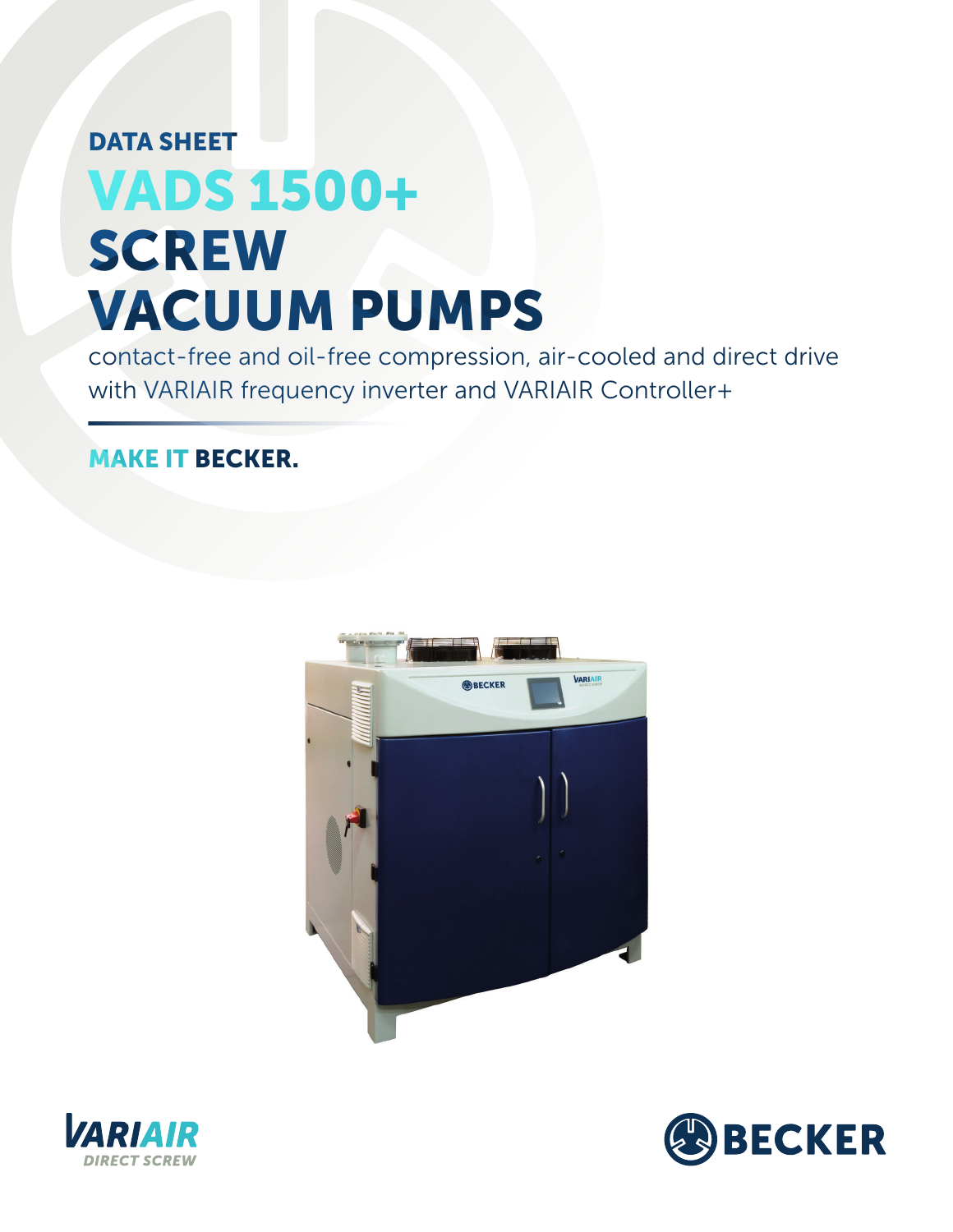



- 1 Vacuum connection (DIN 2565 G6)
- 2 Pressure connection (DIN 2565 G6)
- 3 Installation surface
- **▪** Dimensions inch

| <b>Suction</b><br>air rate | Vacuum | <b>Drive</b><br>speed     | Emission sound<br>pressure level <sup>1)</sup> |        | Weight | $\frac{13}{3}$<br>$\left(\begin{array}{c} M \\ 3 \sim \end{array}\right)$ | 本社社  |
|----------------------------|--------|---------------------------|------------------------------------------------|--------|--------|---------------------------------------------------------------------------|------|
| <b>CFM</b>                 | Torr   | rpm                       | dB(A)                                          |        | lbs    | Frequency inverter                                                        | A    |
| max.                       |        | max.                      | 110 Hz                                         | 200 Hz |        | VAU30/VADS1500+                                                           | max. |
| 811                        | 150    | 12000<br>$(110 - 200$ Hz) | 75                                             | 80     | 2646   | 40.2 hp • 380-480 V • 50/60 Hz                                            | 125  |

<sup>1)</sup> According to DIN EN ISO 11203, accuracy class of measurement: class 2, extended measurement uncertainty: 3 dB 39.4 inch distance, at medium load, both connection sides piped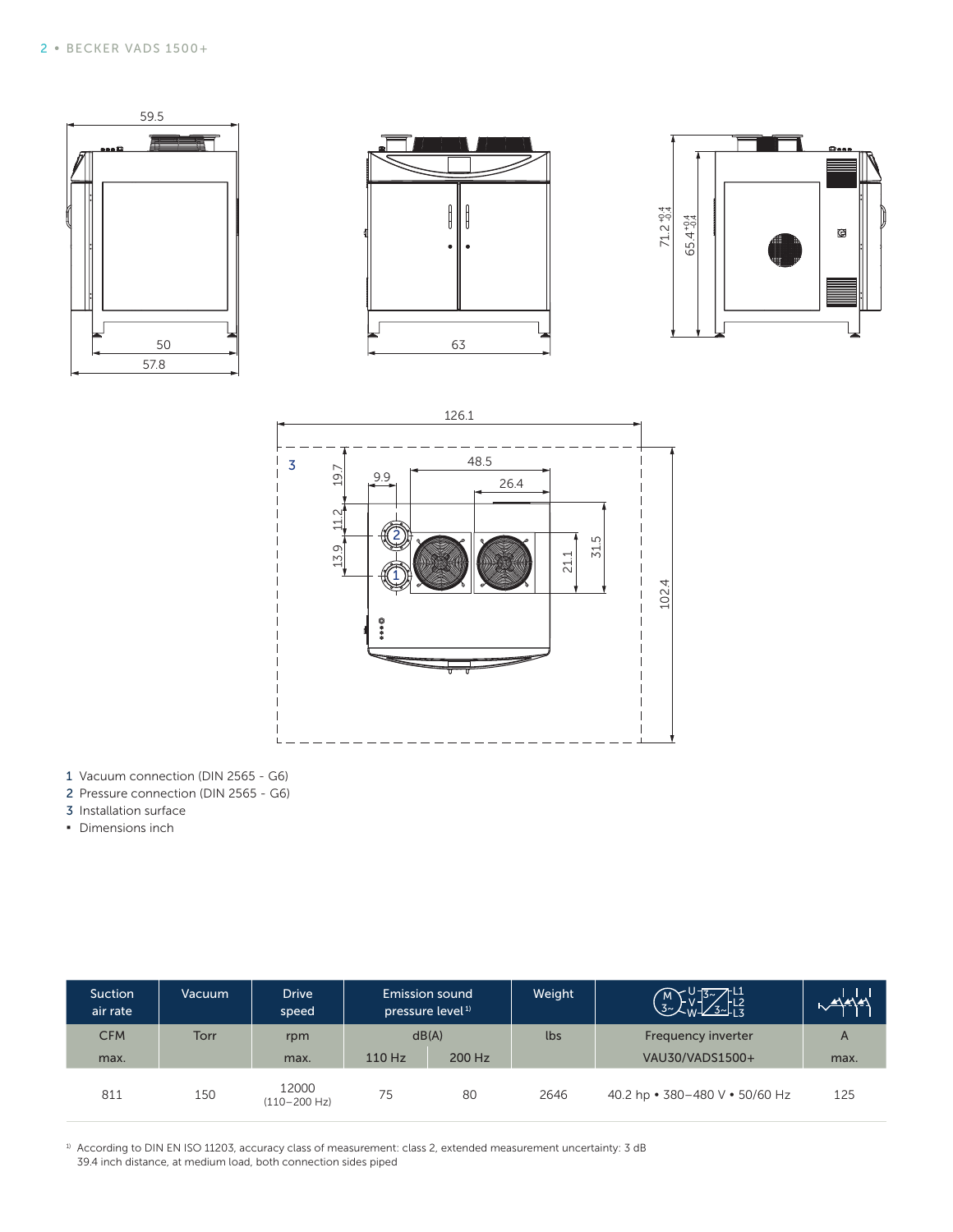

Reference data (atmosphere): 750 Torr, 68°F, measurements with integrated filter Tolerance:  $±10%$